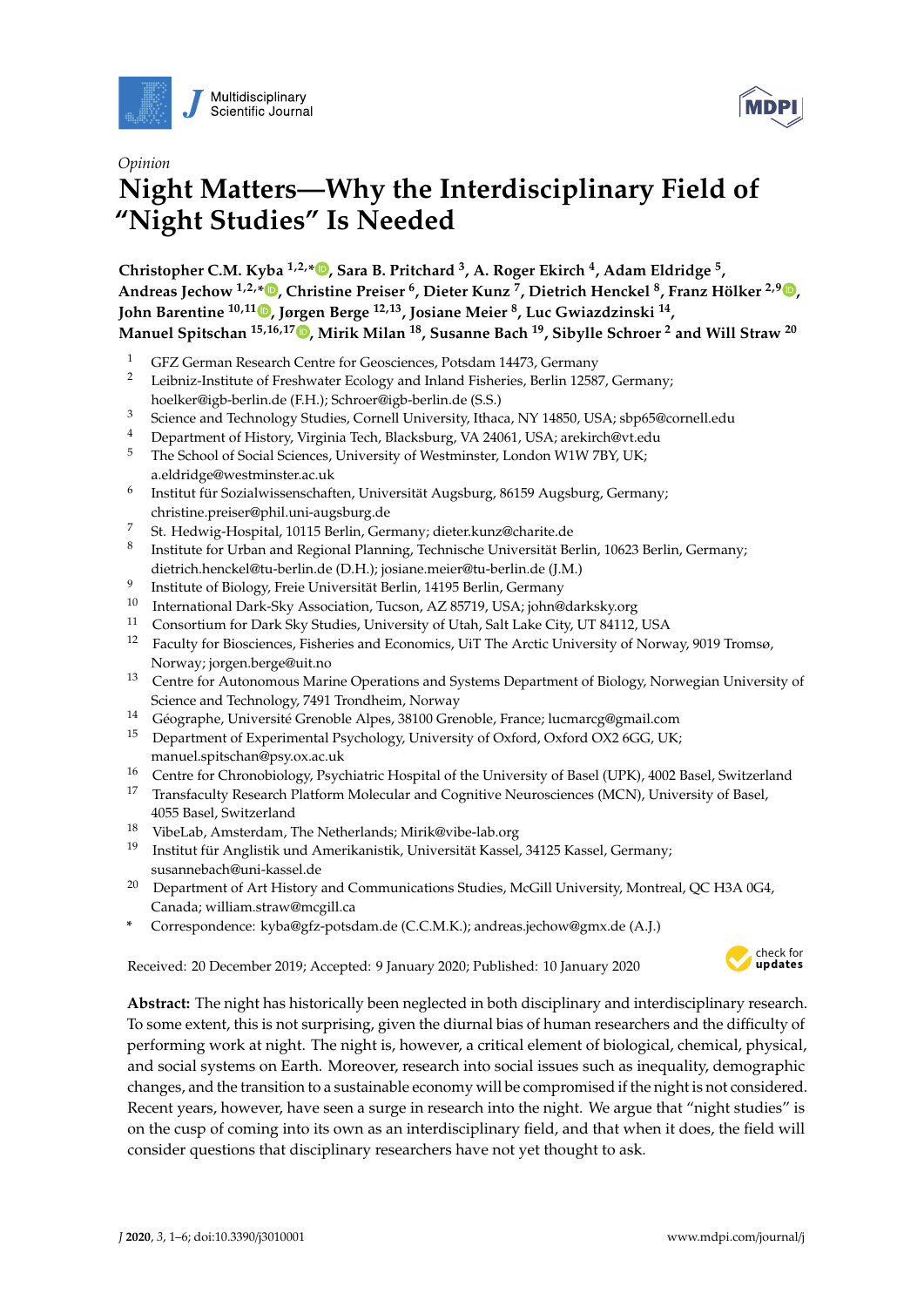Keywords: night; night science; night studies; nyctology; interdisciplinary studies

#### **1. Introduction** humans and other forms of life. Over the past 150 years, the night has undergone a series of major

At any given moment, half of the Earth's surface experiences night (Figure [1\)](#page-1-0). The night is experiences with a time and place the second only a time, but in many respects a place: nocturnal environments are critical habitats for both a time, but in many respects a place: nocturnal environments are critical habita humans and other forms of life. Over the past 150 years, the night has undergone a series of major from the solid collectrification, industrialization, and capitalism have altered humanity's experiences macrominical discussion interditions, and discussions of produced until and discussion interactions of the control of the second with night as both a time and place. Ecological studies demonstrate that these changes have a affected nonhuman species (e.g., [\[1,](#page-4-0)[2\]](#page-4-1)). In 1978, Melbin's pioneering article, "Night as frontier" sought to outline a sociology of the night [\[3\]](#page-4-2). Otherwise, scholarship on the night has been limited until recently, and disciplinary boundaries have tended to hamper interdisciplinary analyses. We, therefore, still remain in the dark when it comes to our understanding of night, despite the night's importance to the night of  $\frac{1}{n}$ natural and social processes.<br>  $\frac{1}{2}$  and  $\frac{1}{2}$  and  $\frac{1}{2}$  are controlled for a recognized field, because  $\frac{1}{2}$  and  $\frac{1}{2}$  and  $\frac{1}{2}$  and  $\frac{1}{2}$  and  $\frac{1}{2}$  and  $\frac{1}{2}$  and  $\frac{1}{2}$  and  $\frac{1}{2}$  and  $\frac{1}{2}$  and  $\frac{1}{2}$ 

At any given moment, half of the Earth's surface experiences night (Figure 1). The night is not

<span id="page-1-0"></span>

Figure 1. At any given moment, had a constructed experience in given by NASA Blue Blue Construction and the Earth Marble and Black Marble, via John Walker 's webtool "Earth and moon viewer" [4]. Marble and Black Marble, via John Walker 's webtool "Earth and moon viewer" [\[4\]](#page-4-3). **Figure 1.** At any given moment, half of the Earth's surface experiences night. Data by NASA Blue

connections to the night that must not be overlooked. There is, therefore, a pressing need for interdisciplinary research into the night to come of age, expanding into a recognized field, because the  $s$ ught matters, and non-governmental organizations ( $N<sub>QCD</sub>$ The challenges facing our planet and humanity during this century often have direct and indirect night matters.

# interest in the night (Table A1). The has highered been a lack of balance between investigations in  $\mathbb{R}^n$ into processes that occur during night versus day, from disciplinary, and especially interdisciplinary **2. The Night as an Interdisciplinary Research Challenge**

We are a group of researchers and practitioners from diverse backgrounds in the natural and social sciences, humanities, and non-governmental organizations (NGOs), united by our common interest in the night (Table A1). There has historically been a lack of balance between investigations into processes that occur during night versus day, from disciplinary, and especially interdisciplinary perspectives. Humans are diurnal, and it is difficult to conduct research at night, regardless of disciplinary specialization [\[2\]](#page-4-1). Moreover, as most people (including scholars) sleep at night, nocturnal processes and issues are easily overlooked. There are also intellectual and institutional reasons for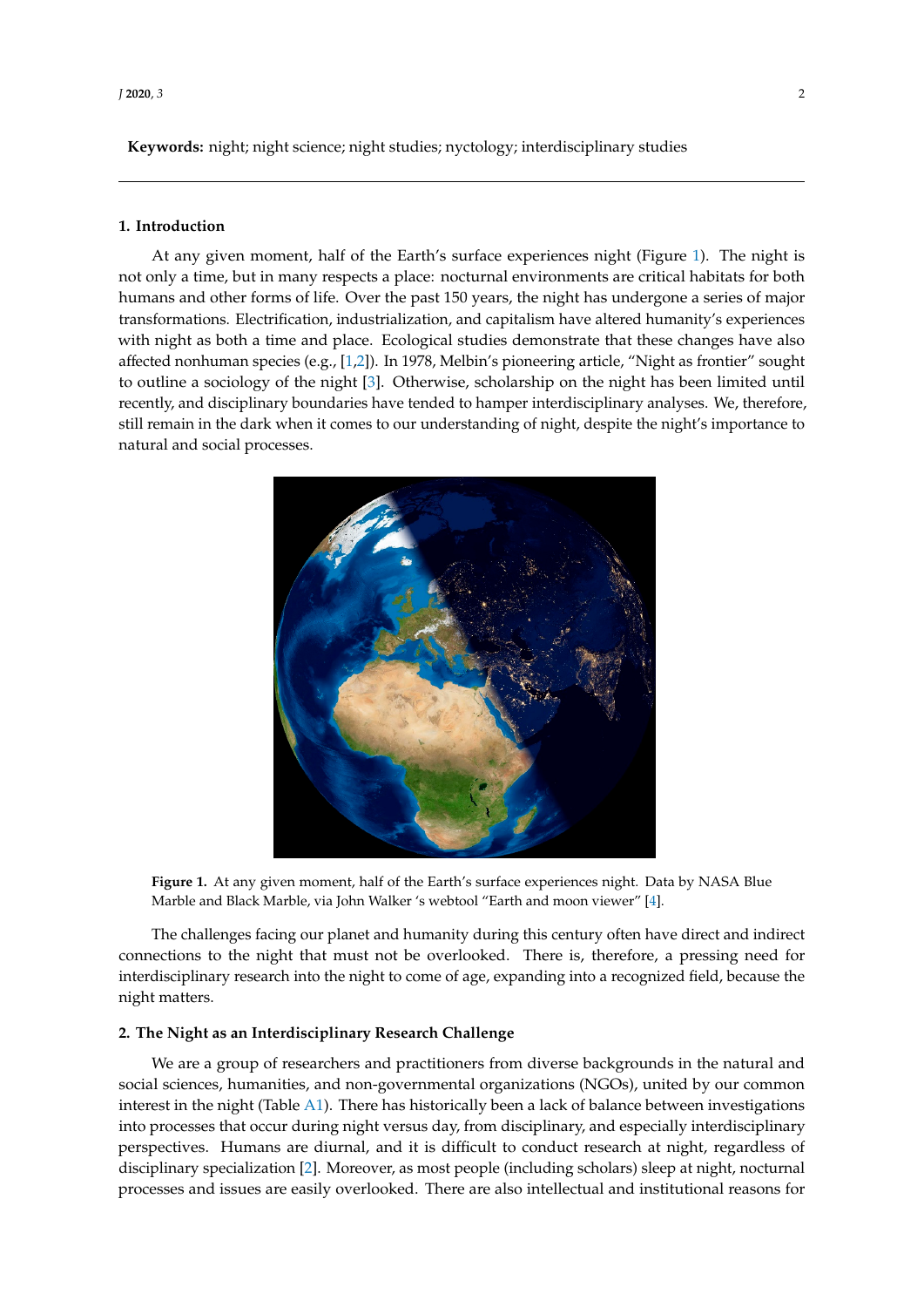our limited knowledge about the night. Research on the night is generally fragmented and siloed. Disparate topics too often appear as "someone else's problem" or are considered only as a facet of another field, thereby making interdisciplinary inquiry fundamentally difficult. This fragmentation and the lack of the "professionalization" of night studies as a field to date hamper raising the appropriate questions, let alone finding solutions. In Donald Rumsfeld's famous framing [\[5\]](#page-4-5), there remain many "unknown unknowns" with respect to the night.

A pressing "nighttime" problem, for example, is growing concern over mismatches between social and biological time in humans. The 2017 Nobel Prize in Physiology and Medicine was awarded for the discovery of the molecular mechanisms in nearly all living organisms that govern circadian rhythms, ranging from activity patterns to blood pressure. The timing of many common human behaviors is often no longer aligned with these biological clocks, and there is ample concern that widespread insufficient or ineffective sleep [\[6\]](#page-5-0) is detrimental to health. Sleep, however, is not simply a medical issue that can be isolated from broader social, cultural, and economic change. There are complex causes of changes in human sleep patterns over the past 150 years [\[7\]](#page-5-1). The development and expansion of artificial light at night has played a central role, with most cities now brightly illuminated [\[8,](#page-5-2)[9\]](#page-5-3). Beyond lighting, factors such as incessant processes in industrial plants, connectivity across time zones, provision of 24/7 services including energy, security, and health care, and the possibility of constant technological connectivity in both professional and personal domains have expanded many human activities beyond previous temporal limits (e.g., [\[10\]](#page-5-4)).

Extending the hours of labor for non-essential services, to take but one example, both reflects and reinforces industrial capitalism [\[11\]](#page-5-5). Nighttime shifts that enable factories to raise profits for shareholders often pay more than equivalent day shifts. This financial incentive, in turn, often attracts workers who are economically marginal including many women, people of color, and immigrants. Despite increased compensation, the nighttime economy may end up worsening social and economic inequality and magnifying environmental injustice, for instance, if these groups end up suffering from higher rates of disease and poorer health. There are also social costs due to incongruities between the schedule of workers and those of their families. One may question whether night economies really raise local revenue, once sleep deficits and the healthcare costs of night shift workers are also considered. This example demonstrates how night is an "interdisciplinary object"; physical and social processes at night—circadian rhythms, capitalism, education, race, gender, security, mobility, public lighting, and inequality—are entangled in complex and sometimes unexpected ways.

Now-established interdisciplinary fields such as gender studies and environmental studies provide precedents for the kind of professionalization and institutionalization of research that we envision. Like the environment, the night is an especially broad topic that invites diverse perspectives. Furthermore, night studies scholars have already drawn from a wide range of humanities, social science, and natural science disciplines. Due to the complexity of the night, it is essential to establish deep collaboration among social scientists, natural scientists, and humanists that unites empirically-based understandings of physical or biological processes with similarly empirically-grounded understandings of cultural, social, and historical processes (c.f. [\[12\]](#page-5-6)). Complex social problems are unlikely to be easily fixed by technoscientific "solutions". For example, therapy based on applied understanding of the "night hormone" melatonin could not solve the sleep crisis on its own.

Failing to consider the full interdisciplinary context of night has already affected real-world situations. Consider the recent replacement of outdoor lighting in Rome in 2017 [\[13\]](#page-5-7). The city's lighting transition was undertaken within the frame of energy consumption and cost, and resulted in the replacement of existing warm color lamps with "colder" white LED lighting. Missing from consideration in the policy decision were public expectations and the cultural meaning of urban light, as well as the negative environmental side effects of broad spectrum (white) light [\[13\]](#page-5-7). As a result, residents and tourists had strong negative reactions to the light, arguing that the ancient city should not be lit with cold, harsh white lighting [\[14\]](#page-5-8). In addition, in trying to address one environmental problem (climate change), Rome may have worsened another (light pollution) in the process.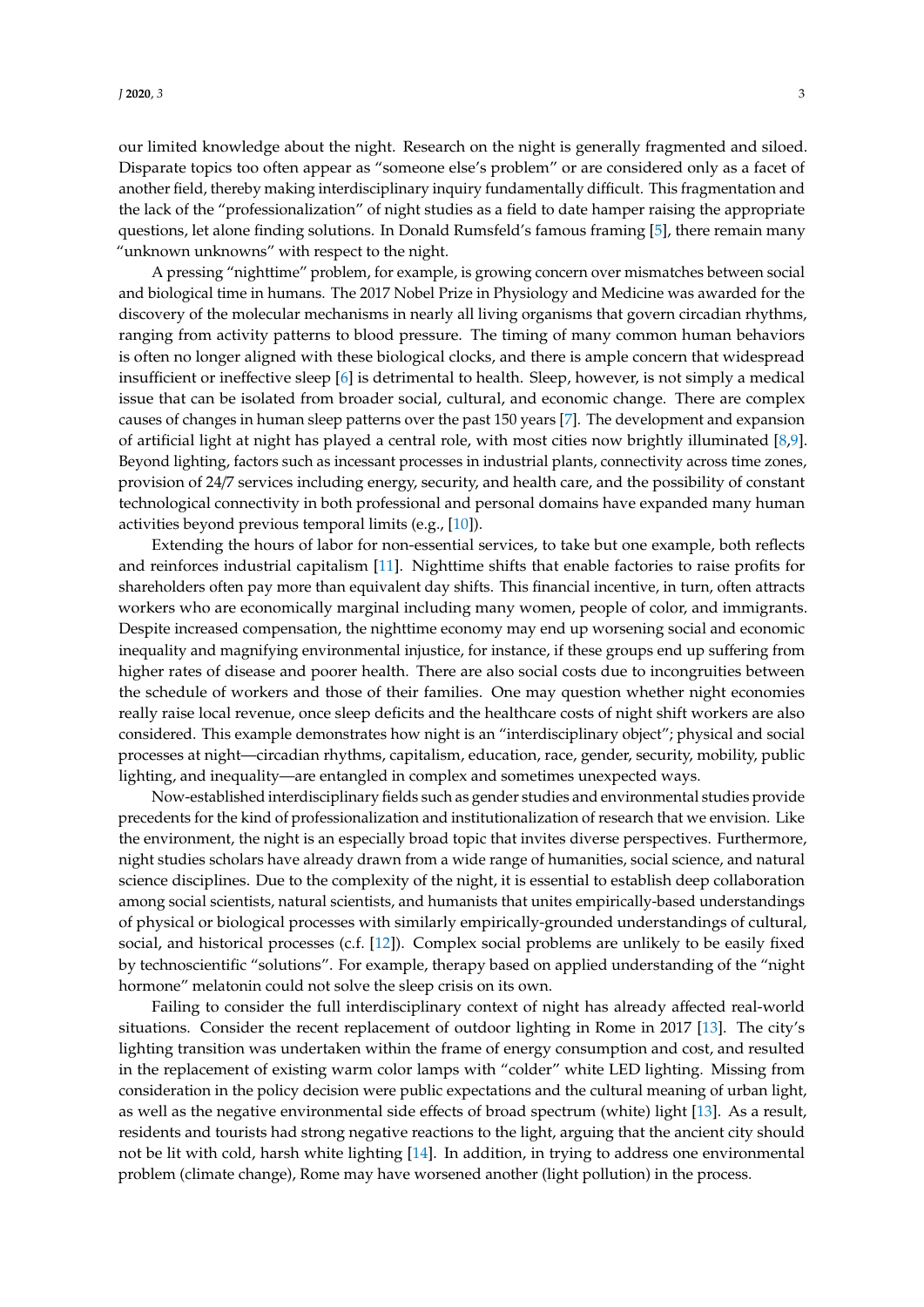We suggest that an interdisciplinary approach to night governance that incorporates cultural, economic, environmental, and other concerns would yield solutions to nighttime problems that avoid public backlash, negative impact on tourism, and wasted budget due to reversal of policy (e.g., [\[15\]](#page-5-9)). Given the broad changes that the night has experienced in recent decades, the quickly spreading recognition of the value of "night mayors" in cities including Amsterdam, London, and New York City [\[16\]](#page-5-10), and the growing concern over "loss of the night" caused by artificial illumination and shifting schedules, a multi-faceted approach to night as an integrated field of study will redound to the public welfare as well as deepen our knowledge of this critical realm of everyday existence.

Organizations such as institutes, university departments, and research clusters have been established to bring interdisciplinary focus on places (e.g., oceans, polar areas, and area studies), topics (e.g., migration and transportation), and even times (e.g., history). It is, therefore, in some sense surprising that a similar organization has not yet been founded to address the night. Momentum seems to be building in this direction, however. For example, the Consortium for Dark Sky Studies recently established a new undergraduate minor in "dark sky studies" at the University of Utah. Gaston recently made a compelling case in The American Naturalist for why "nighttime ecology" must be established as a synthetic program of research in this scientific field [\[17\]](#page-5-11), and Shaw has argued for "nightology", proposing an integrated approach to nocturnal urban research [\[11\]](#page-5-5). While these are exciting developments, we suggest that the emerging field of night studies must necessarily be much broader.

Beyond advancing interdisciplinary knowledge of the night, we expect that night studies researchers will, in many cases, work closely with organizations on evolving challenges such as those related to night governance, sustainability, or a carbon-free economy. Ideally, knowledge transfer from night studies scholars to practitioners will help them address emerging challenges, rather than responding to them after the fact.

An example of an interdisciplinary challenge for cities where night studies scholars could provide expertise is in the provision of public transit during the night. Night transit serves diverse publics, who surely have different expectations for service and perceptions of safety (e.g., a group of young men heading to a nightclub versus a female, first-generation immigrant nurse returning home alone after working an evening shift). Lobbies for late night transit often include the entertainment industry, while taxi companies, residents, and transit worker organizations are often against expanded night services (e.g., [\[18\]](#page-5-12)). From an economic perspective, night transit may provide benefits due to increased activity, but impose future costs due to the health impacts of sleep loss by those using the service. Furthermore, long commutes and lost sleep may increase overall social inequality within a region [\[19\]](#page-5-13). Without a full picture, governance of the night may therefore serve the interests of a select powerful group, rather than the community generally.

## **3. Conclusions**

The night has experienced major changes in recent decades, and the pace of change is unlikely to slow down. While research into the night has expanded greatly in recent years, we believe that further networking and institutionalization is urgently needed. In order to develop into a recognized interdisciplinary field, night studies will need to see the establishment of journals, conference series, dedicated funding lines, research institutes, and university departments offering programs of study. If the field develops as we hope it will, perhaps it may eventually become recognized by the Greek term "nyctology": the study of night matters.

#### **4. Addendum**

Note that another opinion on the "science of the night" with a different focus was recently published by Michele Acuto [\[20\]](#page-5-14). We agree strongly with Michele Acuto, and encourage readers to also read his piece. This manuscript was drafted independently over a period of in-person and online meetings spanning from 2017–2019, without any correspondence with Michele Acuto.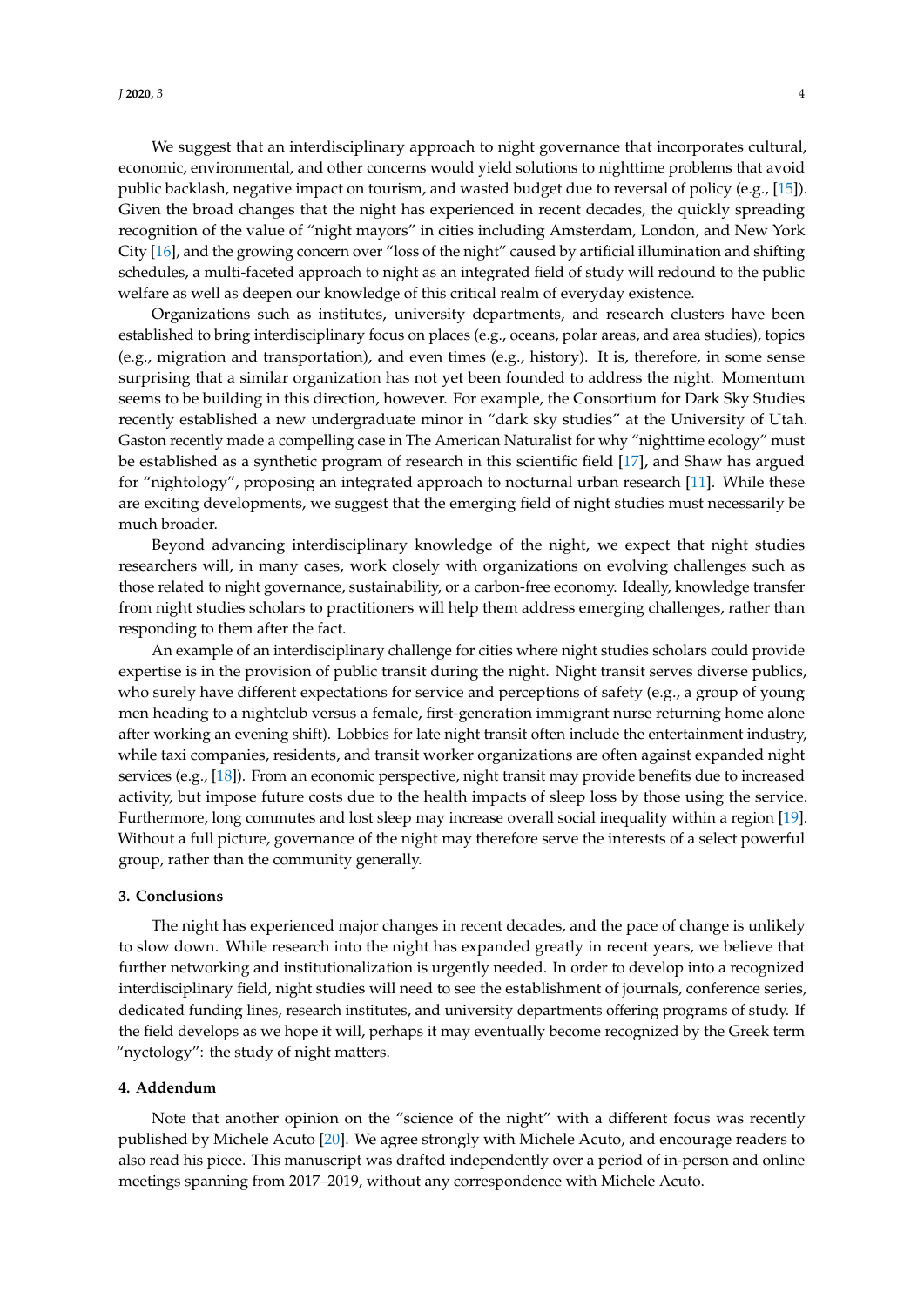**Author Contributions:** A.J., C.C.M.K., D.H., F.H., J.M., and S.S. initiated the project, and selected and invited the rest of the co-authors to contribute. All authors collaborated on developing the outline and choosing specific examples or case studies via electronic and in-person meetings. Multiple drafts of the opening paragraph were written by co-authors, and ranked by all authors to select an initial opening. S.B.P. wrote the first complete draft of the paper, and all authors critiqued this draft. A.J., A.E., C.C.M.K., C.P., D.H., F.H., J.M., and S.S. edited subsequent drafts. C.C.M.K coordinated the project and was the primary editor. All authors critiqued draft versions of the manuscript and approved the final version. All authors have read and agreed to the published version of the manuscript.

**Funding:** C.C.M.K. acknowledges funding from the European Union's Horizon 2020 research and innovation program under grant agreement no. 689443 via project GEOEssential, and funding from the Helmholtz Association Initiative and Networking Fund under grant ERC-RA-0031. S.P.'s current research is supported by the U.S. National Science Foundation's Program in Science, Technology, and Society (grant no. 1555767). A.J. and F.H. are supported by the ILES project funded by the Leibniz Association, Germany (SAW-2015-IGB-1). S.S. and F.H. acknowledge the support of the STARS4ALL CAPSSI project funded by the European Union H2020 Programme (688135).

**Acknowledgments:** We thank Dieter Lang from LEDVANCE for critical comments on early drafts of the manuscript. The publication of this article was funded by the Open Access Fund of the Leibniz Association.

**Conflicts of Interest:** The authors declare no conflict of interest. The funders had no role in the design of the study; in the collection, analyses, or interpretation of data; in the writing of the manuscript, or in the decision to publish the results.

## **Appendix A**

<span id="page-4-4"></span>

| Area                  | Field                              | Name                 |
|-----------------------|------------------------------------|----------------------|
| Humanities            | Cultural studies                   | Will Straw           |
|                       | History                            | A. Roger Ekirch      |
|                       | Literature & gender studies        | Susanne Bach         |
| Natural sciences      | Chronobiology                      | Dieter Kunz          |
|                       | Ecology                            | Franz Hölker         |
|                       | Ecology/arctic night               | Jørgen Berge         |
|                       | Physics                            | Christopher Kyba     |
|                       | Physics/engineering                | Andreas Jechow       |
|                       | Visual Neuroscience                | Manuel Spitschan     |
| <b>NGOs</b>           | International Dark-Sky Association | John Barentine       |
|                       | Night mayor of Amsterdam 2012-2018 | Mirik Milan          |
| Science communication |                                    | Sibylle Schroer      |
| Social sciences       | Geography                          | Luc Gwiazdzinski     |
|                       | Planning                           | Dietrich Henckel     |
|                       | Planning                           | <b>Josiane Meier</b> |
|                       | Science and technology studies     | Sara Pritchard       |
|                       | Sociology                          | Christine Preiser    |
|                       | Sociology/night economy            | Adam Eldridge        |

#### **Table A1.** Areas of main activity of the authors.

# **References**

- <span id="page-4-0"></span>1. Gaston, K.J.; Visser, M.E.; Hölker, F. The biological impacts of artificial light at night: The research challenge. *Phil. Trans. R. Soc. B* **2015**, *370*, 20140133. [\[CrossRef\]](http://dx.doi.org/10.1098/rstb.2014.0133) [\[PubMed\]](http://www.ncbi.nlm.nih.gov/pubmed/25780244)
- <span id="page-4-1"></span>2. Rich, C.; Longcore, T. *Ecological Consequences of Artificial Night Lighting*; Island Press: Washington, DC, USA, 2006.
- <span id="page-4-2"></span>3. Melbin, M. Night as frontier. *Am. Sociol. Rev.* **1978**, *43*, 3–22. [\[CrossRef\]](http://dx.doi.org/10.2307/2094758)
- <span id="page-4-3"></span>4. Earth and Moon Viewer. Available online: https://[www.fourmilab.ch](https://www.fourmilab.ch/cgi-bin/Earth?)/cgi-bin/Earth? (accessed on 6 January 2020).
- <span id="page-4-5"></span>5. U.S. Department of Defense News Briefing on 12 February 2002, a Transcript. Available online: [https:](https://archive.defense.gov/Transcripts/Transcript.aspx?TranscriptID=2636) //archive.defense.gov/Transcripts/[Transcript.aspx?TranscriptID](https://archive.defense.gov/Transcripts/Transcript.aspx?TranscriptID=2636)=2636 (accessed on 25 March 2019).